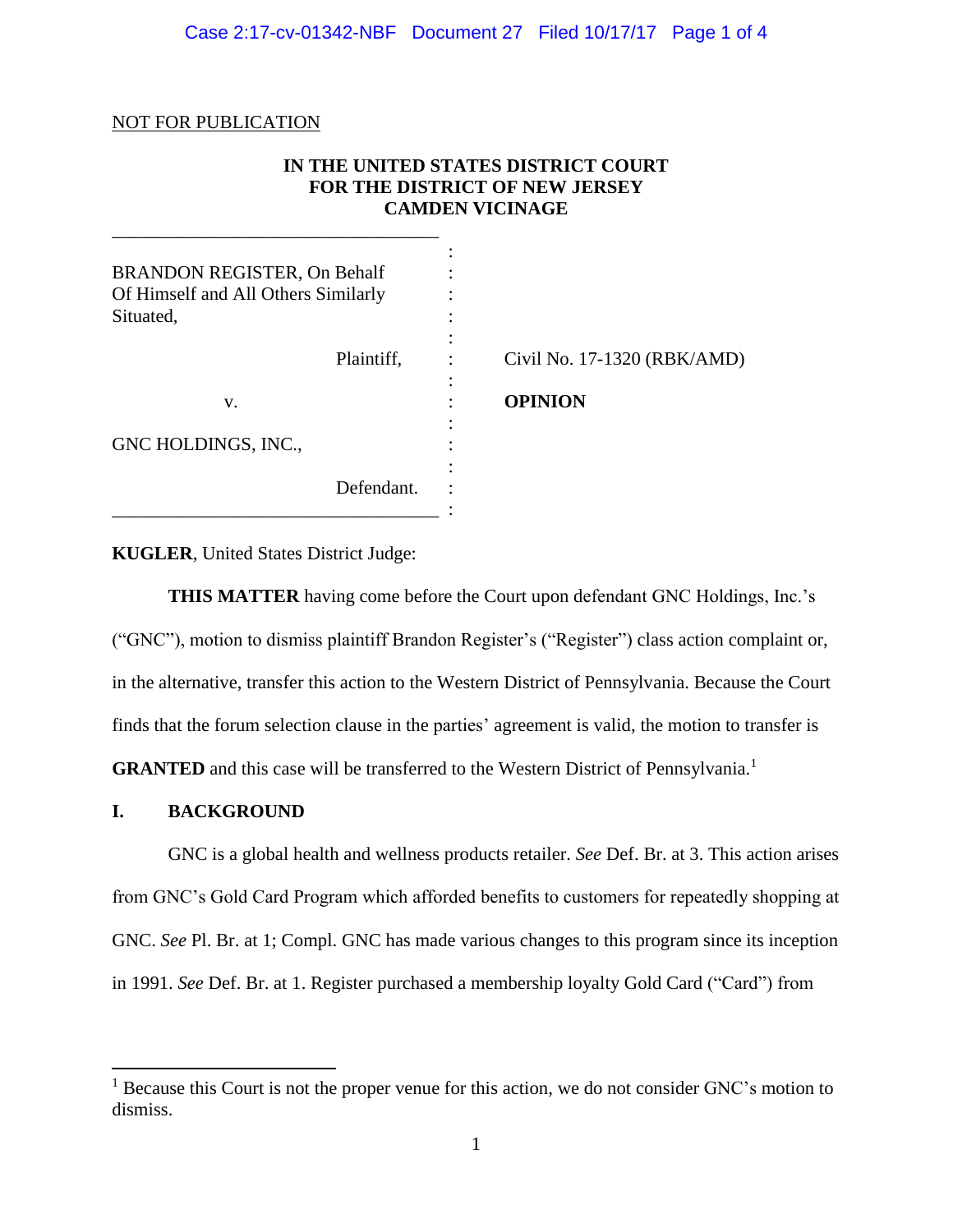#### Case 2:17-cv-01342-NBF Document 27 Filed 10/17/17 Page 2 of 4

GNC in 2015, and renewed it in March 2016. *See* Pl. Br. at 1-2. In December 2016, GNC "restructur[ed]" its Card program, eliminating membership pricing and Card benefits. Def. Br. at 1. Register brings a breach of contract claim on behalf of a nationwide class as a result of this cancellation. *Id.* Register also brings a New Jersey Consumer Fraud Act, N.J.S.A. § 56:8-1 ("CFA"), claim on behalf of a New Jersey subclass. *See* Compl.

The Card itself is gold and was provided to Register at purchase.<sup>2</sup> See Def. Br. at 3. The back of the card reads, "GNC reserves the right to vary, change, or discontinue the privileges granted by this card without prior notice . . . The card purchase price is non-refundable." *See* Def. Br. at 5. The Card has accompanying terms and conditions. *See Id.*; Pl. Br. at 2. Amongst these terms and conditions is a forum selection clause submitting any claim relating to the Card program, its terms, or the relationship between the customer and GNC to the laws of the United States and Pennsylvania and agreeing to personal and exclusive jurisdiction of the courts located within Pennsylvania. *See* Def. Br. Ex. A.

#### **II. DISCUSSION**

 $\overline{\phantom{a}}$ 

Federal law determines whether a forum selection clause is enforceable. 28 U.S.C. § 1404(a). Forum selection clauses are "prima facie valid and should be enforced unless enforcement is shown by the resisting party to be unreasonable under the circumstances." *M/S Bremen v. Zapata Off-Shore Co.*, 407 U.S. 1, 10 (1972) (internal quotations omitted). In the Third Circuit, a forum selection clause is generally valid unless: (1) it is the result of fraud or

<sup>&</sup>lt;sup>2</sup> Generally,  $12(b)(6)$  motions are limited to the pleadings. Here, though, the Court does not reach the 12(b)(6) motion because the venue issue is decided first. Because the complaint and cause of action is contractual—it relies upon the Card itself and the Card's terms and conditions to assert a breach of contract—the Court may incorporate the Card and its terms by reference to decide where venue is appropriate. *In re Burlington Coat Factory Sec. Litig.*, 114 F.3d 1410, 1426 (3d Cir. 1997).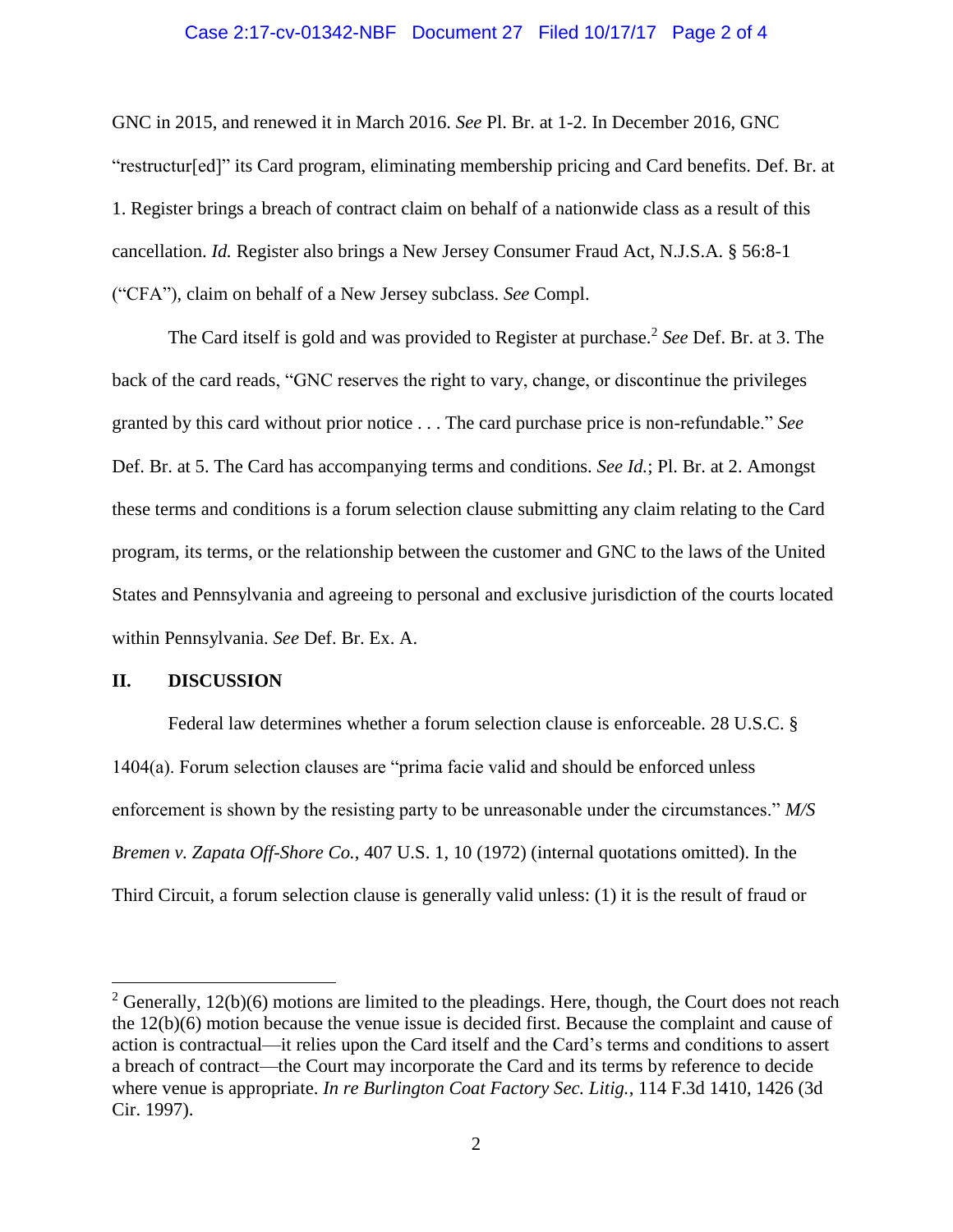# Case 2:17-cv-01342-NBF Document 27 Filed 10/17/17 Page 3 of 4

overreach; (2) enforcement would violate strong public policy of the forum; or (3) enforcement would, under the particular circumstances, result in litigation in a jurisdiction so seriously inconvenient as to be unreasonable. *Coastal Steel Corp. v. Tilghman Wheelabrator Ltd.*, 709 F.2d 190, 202 (3d Cir. 1983) (citing *M/S Bremen*, 407 U.S. at 10) *overruled on other grounds Lauro Lines s.r.l. v. Chasser*, 490 U.S. 495 (1989).

The forum selection clause at issue is reasonable. Register, rather than argue the merits under the three-factor test, asserts that because GNC did not give him the terms and conditions before he bought the Card membership, those terms and conditions are invalid. Register used the Card. This Card contained a URL to GNC's website where the terms and conditions were readily available. He renewed his membership *after* using the card—thus, he unambiguously had the terms and conditions *before* he bought the disputed second membership term.<sup>3</sup>

As such, this Court moves on to the three factor test. First, this clause was not agreed to through fraudulent means—Register has introduced no evidence of any type of fraud. Second, while the parties did not specifically bargain over this clause and an assessment by this Court of the equity of the bargaining power in this relationship would be speculative at this time, we can presume that there was appropriate consideration in the form of a lower price for the venue selection clause. *Hodes v. S.N.C. Achille Lauro*, 858 F.2d 905, 913 (3d. Cir. 1988) (upholding a forum selection clause requiring consumers to assert their claims in Italy because the Court allowed a presumption that the clause resulted in a lower price for the good). Third, the Western District of Pennsylvania would likely be *more* convenient for the parties on balance. Besides the deference this Court must give to the parties' contractual choice, GNC is located there so

 $\overline{\phantom{a}}$ 

<sup>&</sup>lt;sup>3</sup> Plaintiff fails to cite to any authority that says parties cannot be contemporaneously bound by contractual terms and agreements. This Court need not, however, reach this bold assertion.